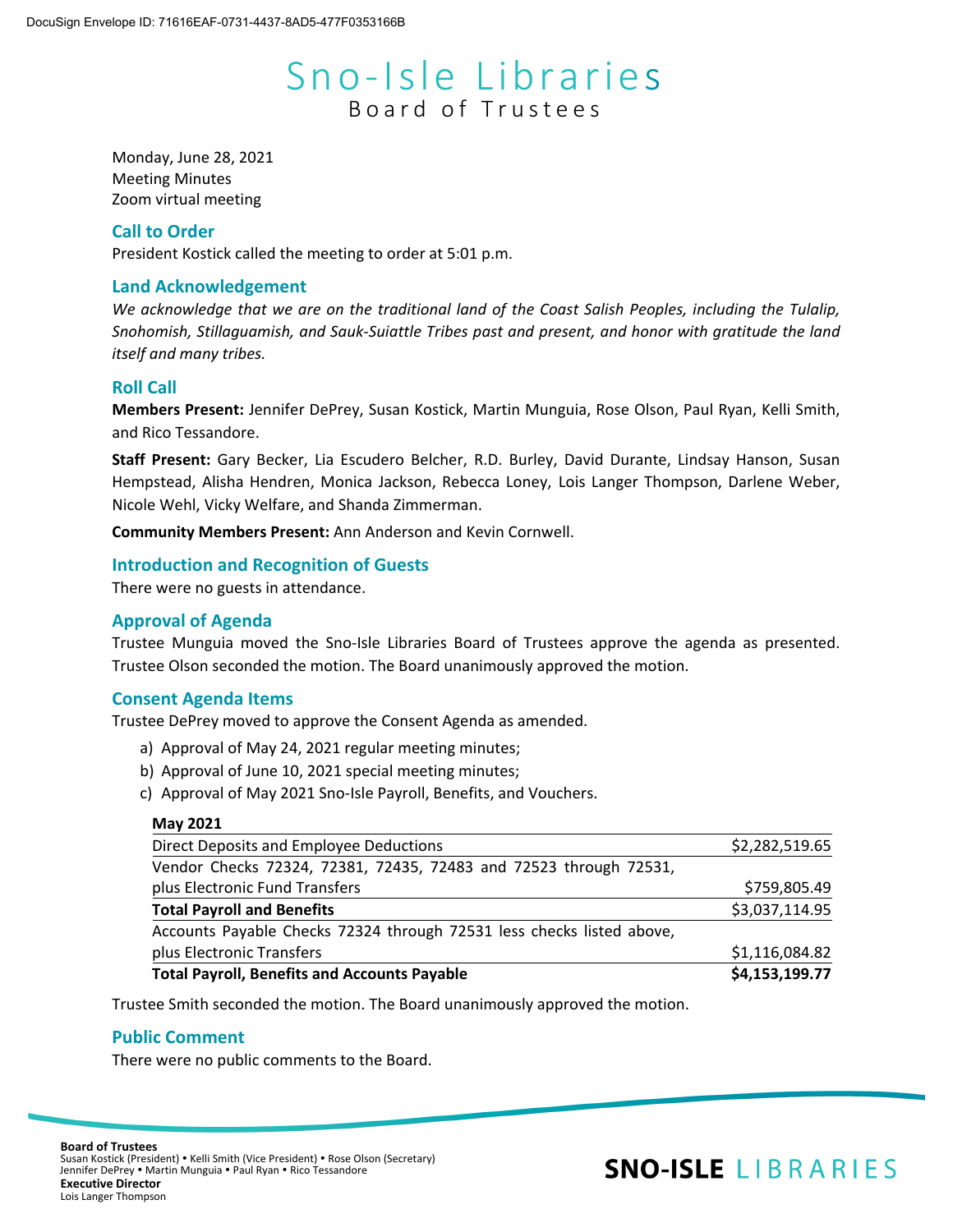June 28, 2021 2 Meeting Minutes

# **Communications to the Board**

President Kostick informed the Board of the response sent to Civility First regarding their correspondence addressing the Libraries' revised partnership guidelines.

### **Executive Director's Report**

#### **Library presentation**

#### Langley Library

Langley Library Manager Vicky Welfare highlighted the work of Langley Library staff to continue providing services to the community during the COVID-19 pandemic and noted that Langley Library customers have expressed excitement for the reopening of the library building.

Langley Library Manager Welfare also noted that the Friends of the Langley Library will celebrate their 100-year anniversary this year.

#### **Executive Director's report**

#### Customer Service Updates

Director of Public Services Rebecca Loney reported Sno-Isle Libraries preparation and response to the recent extreme heat. Social media and press releases promoted many of the libraries as cooling stations, and additional hours were added to the Langley, Lynnwood, Marysville, and Mukilteo libraries.

In partnership with the Snohomish County Health District, temporary vaccination sites are being provided at both the Arlington and Monroe libraries.

Director of Public Services Loney announced that the library hold lockers project is nearing completion. The lockers will be located at the Camano and Monroe libraries. Installation of the lockers is scheduled for July 22 - 23.

Sno-Isle Libraries is continuing its effort to provide digital access to our customers. Work is currently underway to provide 1 gig internet speed at all 23 library locations. The Federal [E-Rate program w](https://www.fcc.gov/consumers/guides/universal-service-program-schools-and-libraries-e-rate)ill cover 80% of the associated costs. External Wi-Fi is being extended to fully cover the parking lots at all library locations, including the Sno-Isle Libraries Service Center.

Sno-Isle Libraries' Interlibrary Loan (ILL) service, Author Alerts, and Suggest a Purchase services are in the final preparation phase. Staff are currently in training and all three services will be available in early August for customers.

#### Capital updates

Director of Strategic Services David Durante provided an update on the supplemental funding appropriated from the state legislature for the Darrington, Lake Stevens, Langley, and Mariner libraries. The Lake Stevens Library has received \$150,000 in supplemental funding for a new early-learning focused library building. The new building project will be used as pilot process for use of grant funding.

#### EDI updates

Director of Strategic Services Durante provided the following EDI updates:

EDI and Anti-racism training are being offered to all staff. Approximately 50% of Sno-Isle staff have attended. Trainers continue to adapt and modify the training based on feedback from staff.

# **SNO-ISLE LIBRARIES**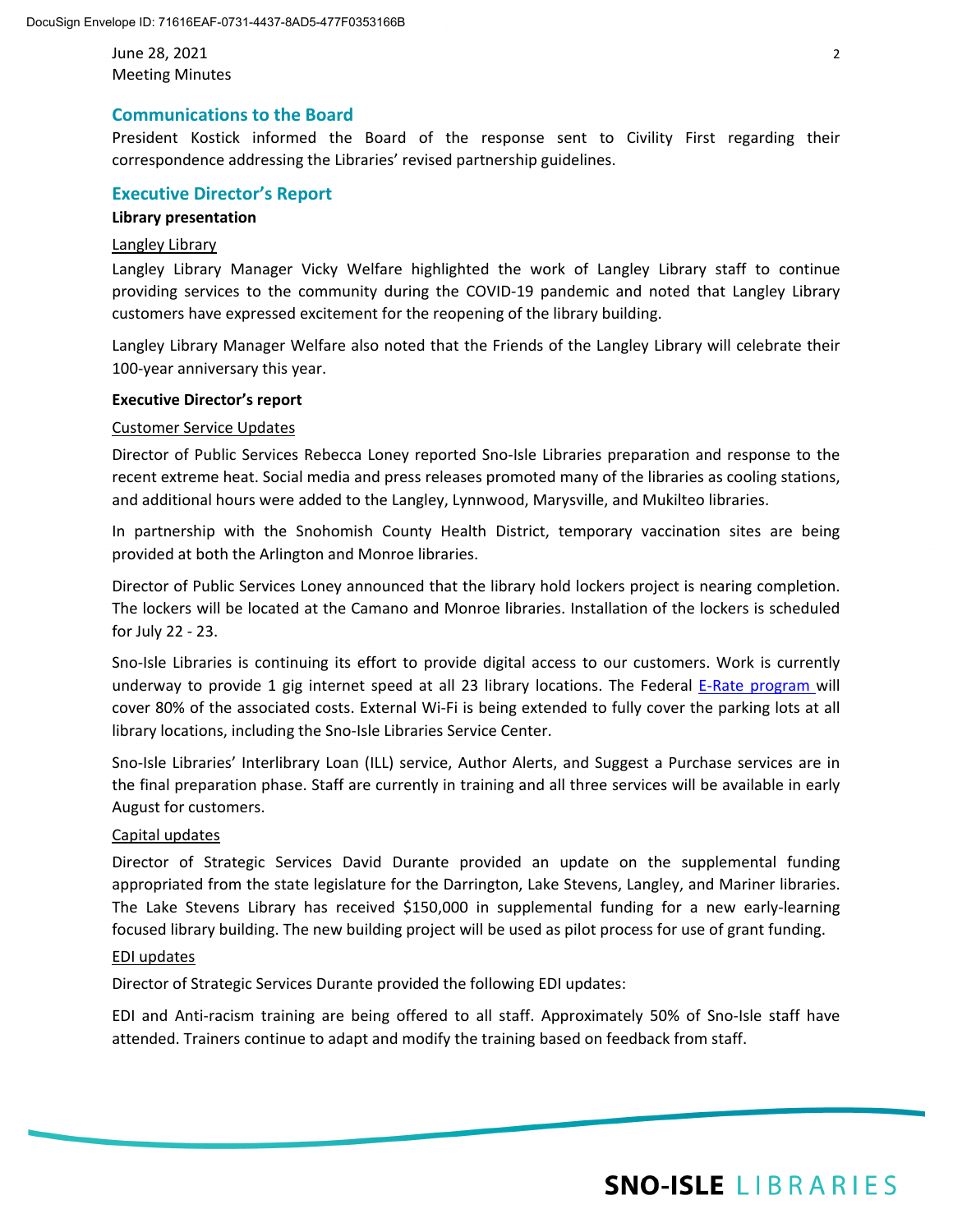June 28, 2021 3 Meeting Minutes

Leadership and Senior Team are participating in the Equity at Work program. The online program was started with Public Library Association (PLA) and allows participants to watch at their own pace, engage in discussions with the team, and attend sessions with Mia Henry who created the content.

Affinity Group guidelines have been adopted to assist staff members participating in Sno-Isle Libraries' affinity groups. The guidelines serve as Sno-Isle Libraries' commitment to affinity groups.

#### Strategic Goals Update

Executive Director Thompson provided an update on the 2021 strategic goals.

*Enhance library services*: Collection strategy, contact-free/in-building services, customer experience, data strategy, holds lockers, local library boards, and tribal connections.

*Create inspiring spaces*: Capital framework and digital experience.

*Optimize library funding*: Annexations, Friends and Foundation, supplemental funding, and 2022 budget.

*Invest in our people and organization*: Continuity of operations (COOP), EDI training for all staff, external communication plan, information governance, internal communication plan, intranet and staff tools, performance management, and policy plan.

# **Financial Update**

Executive Director Thompson introduced the new Director of Finance and Facilities Gary Becker.

Accounting Manager Nicole Wehl provided the following financial update:

- May's property tax revenue is currently at 53% of the annual budgeted property tax revenue.
- Timber tax and associated excise tax revenues are at 59% of the annual budget.
- Investment income received continues to be below budget due to low interest rates.
- Additional May revenues include a Premera refund totaling \$40,681.
- To date, the Library is approximately 4.5% favorable to budget expectation on revenue.
- Expenditures from salaries and benefits continue to be below budget predictions due to staff vacancies incurred in 2020.
- Total year-to-date expenditures are at 35.2% of the annual budget.

# **President, Trustee Committees, and Foundation Representative Reports**

#### **President's Report**

#### President's report / Executive Committee / Trustee Nominating Committee

President Kostick reported that the Executive Committee has selected the Coraggio Group to lead the Executive Director review process.

The Trustee Nominating Committee received 32 eligible applications for the Board of Trustees vacancy. President Kostick will provide an update at the July 26 board meeting.

#### **Strategic Planning / Finance Committee**

Trustee DePrey highlighted agenda items for the upcoming Strategic Planning / Finance Committee July meeting including the *Conflict of Interest* and the *Capitalized Asset / Small and Attractive Asset Management* policies and the key strategies for the 2022 operating budget.

# **SNO-ISLE LIBRARIES**